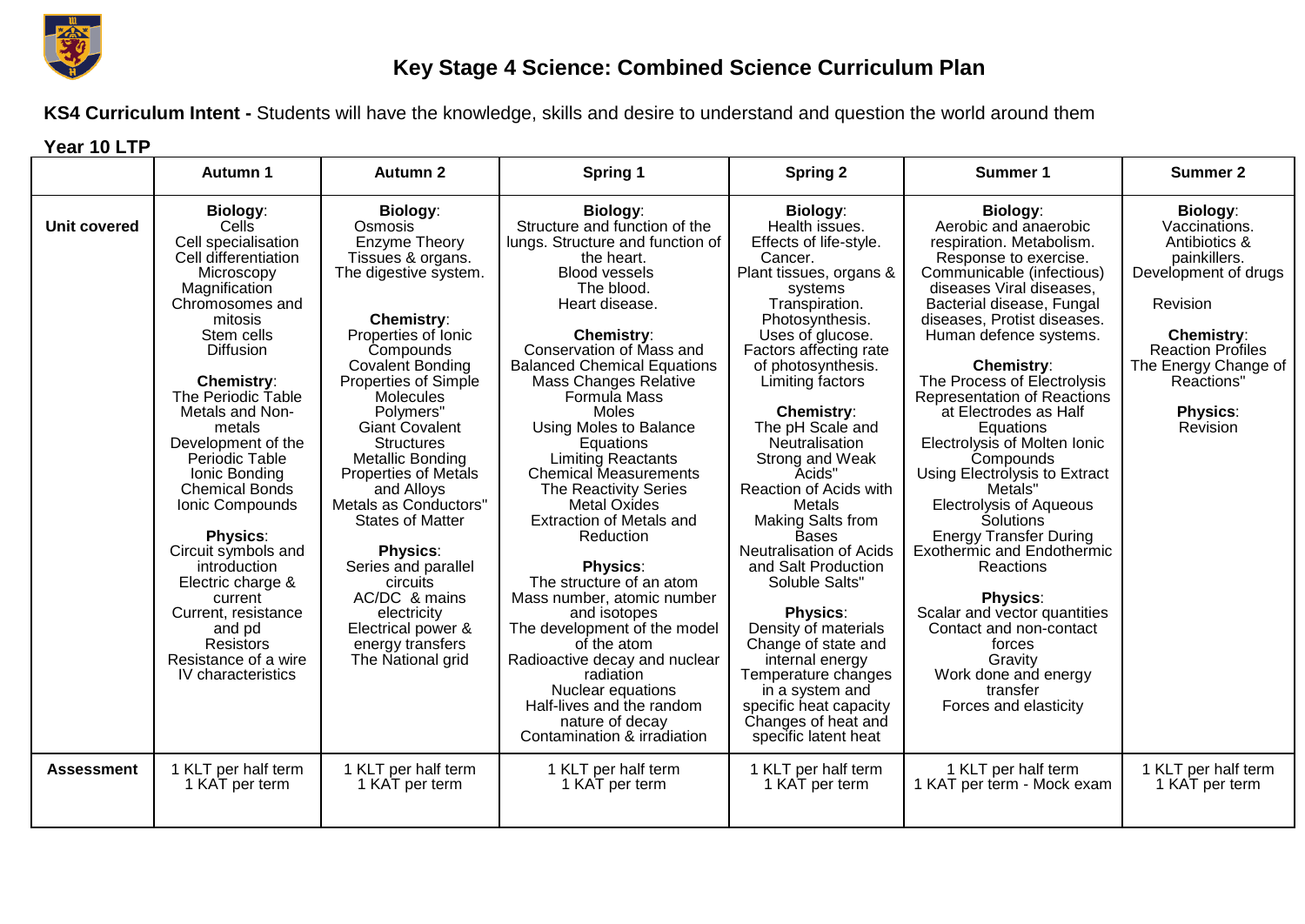

## **Key Stage 4 Science: Combined Science Curriculum Plan**

| Interleaving | KS3 threshold<br>concepts recap where<br>applicable | Content from Autumn | Autumn 1/2<br>Content from | Content from Autumn<br>1/2/Spring | Content from Autumn<br>$1/2$ /Spring $1/2$ | Whole year 10 content |
|--------------|-----------------------------------------------------|---------------------|----------------------------|-----------------------------------|--------------------------------------------|-----------------------|
|--------------|-----------------------------------------------------|---------------------|----------------------------|-----------------------------------|--------------------------------------------|-----------------------|

## **Year 11 LTP**

|                     | <b>Autumn 1</b>                                                                                                                                                                                                                                                                                                                                                                                                                                                                                                                                                                                                                                                                                                                                                                                                                                                                                        | <b>Autumn 2</b>                                                                                                                                                                                                                                                                                                                                                                                                                                                                                                                                | Spring 1                                                                                                                                                                                                                                                                                                                                                                                                                                                                                                                                                                                                                                                                                                                                                                                         | <b>Spring 2</b>                                                                                                                                                                                                                                                                                                                                     | Summer 1                                                                                                                                                                                                                                                                                                                    | <b>Summer 2</b> |
|---------------------|--------------------------------------------------------------------------------------------------------------------------------------------------------------------------------------------------------------------------------------------------------------------------------------------------------------------------------------------------------------------------------------------------------------------------------------------------------------------------------------------------------------------------------------------------------------------------------------------------------------------------------------------------------------------------------------------------------------------------------------------------------------------------------------------------------------------------------------------------------------------------------------------------------|------------------------------------------------------------------------------------------------------------------------------------------------------------------------------------------------------------------------------------------------------------------------------------------------------------------------------------------------------------------------------------------------------------------------------------------------------------------------------------------------------------------------------------------------|--------------------------------------------------------------------------------------------------------------------------------------------------------------------------------------------------------------------------------------------------------------------------------------------------------------------------------------------------------------------------------------------------------------------------------------------------------------------------------------------------------------------------------------------------------------------------------------------------------------------------------------------------------------------------------------------------------------------------------------------------------------------------------------------------|-----------------------------------------------------------------------------------------------------------------------------------------------------------------------------------------------------------------------------------------------------------------------------------------------------------------------------------------------------|-----------------------------------------------------------------------------------------------------------------------------------------------------------------------------------------------------------------------------------------------------------------------------------------------------------------------------|-----------------|
| <b>Unit covered</b> | <b>Biology:</b><br>Communities.<br>Abiotic factors.<br>Biotic factors.<br>Distribution of organisms.<br>Adaptations<br>Levels of organisation-<br>Feeding Relationships How<br>materials are cycled.<br>Human effects on the<br>environment<br><b>Chemistry:</b><br><b>Calculating Rates of Reactions</b><br><b>Factors that Affect the Rates</b><br>of Chemical Reactions<br>Collision Theory and<br><b>Activation Energy</b><br>Catalysts<br><b>Reversible Reactions</b><br>Energy Changes and<br>Reversible Reactions<br>Equilibrium<br>The Effect of Changing<br>Conditions on Equilibrium<br>Crude Oil, Hydrocarbons and<br>Alkanes<br>Properties of Hydrocarbons"<br><b>Fractional Distillation and</b><br>Petrochemicals<br>Cracking and Alkenes<br><b>Physics:</b><br>Distance and displacement<br>Speed and velocity<br>Distance time relationship<br>Acceleration<br>Newton's Laws of Motion | Biology:<br>Maintaining diversity<br>Homeostasis.<br>The human nervous<br>system.<br>Endocrine system.<br>Adrenaline and<br>thyroxine<br><b>Chemistry:</b><br><b>Pure Substances</b><br>Formulations<br>Identification of<br><b>Common Gases</b><br>Chromatography<br>Composition and<br>Evolution of the Earth's<br>Atmosphere"<br>Carbon Dioxide and<br>Methane as<br><b>Greenhouse Gases</b><br><b>Physics:</b><br>Momentum<br>Conservation of<br>momentum<br>Transverse &<br>longitudinal waves<br>Properties of waves<br>Types of EM wave | <b>Biology:</b><br>Control of glucose<br>concentration.<br>Hormones in human<br>reproduction.<br>Contraception.<br>Use of hormones to treat<br>infertility.<br>DNA and the genome.<br>Protein synthesis.<br>Sexual & Asexual<br>Reproduction.<br>Meiosis<br>Genetic inheritance.<br><b>Chemistry:</b><br>Atmospheric Pollutants from<br><b>Fuels</b><br>Properties and Effects of<br>Atmospheric Pollutants"<br>Using the Earth's Resources<br>& Sustainable Potable Water<br><b>WasteWater Treatment"</b><br>Alternative Methods of<br><b>Extracting Metals"</b><br>Life Cycle Assessment<br>Ways of Reducing the Use of<br>Resources'<br><b>Physics:</b><br>Properties of EM waves<br>Uses of EM waves<br>Poles of a magnet<br>Magnetic fields<br>Electromagnetism<br>Fleming's left-hand rule | <b>Biology:</b><br>Genetic inheritance.<br>Sex determination<br>Inherited disorders.<br>Variation<br>Evolution & evidence.<br>Fossils.<br>Bacterial resistance,<br>Extinction.<br><b>Chemistry:</b><br><b>Working Scientifically</b><br>Revision of Required<br>Practicals<br><b>Physics:</b><br>Electric motors<br>Forces<br>Energy<br>Electricity | Biology:<br>Selective breeding.<br>Genetic engineering<br>Classification Working<br>Scientifically<br><b>Chemistry:</b><br>Practice papers<br><b>Combined Paper 1</b><br><b>Combined Paper 2</b><br><b>Physics:</b><br>Waves<br>Magnetism and<br>electromagnetism<br>Forces<br>Atomic structure<br>Particle model of matter | N/A             |